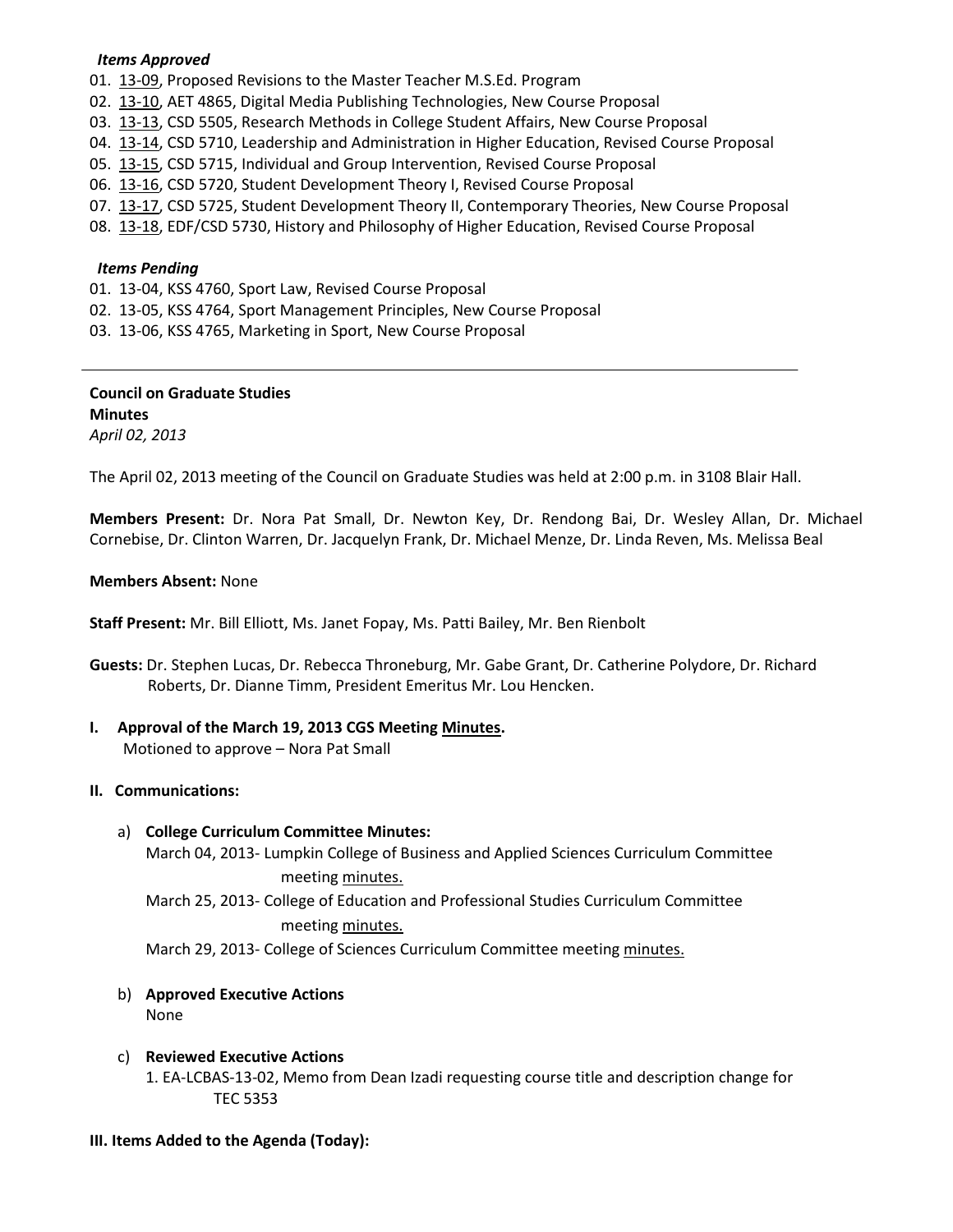01. [13-11,](http://castle.eiu.edu/~eiucgs/currentagendaitems/agenda13-11.pdf) Proposed Revisions to the Family and Consumer Sciences Program

- 02. [13-12,](http://castle.eiu.edu/~eiucgs/currentagendaitems/agenda13-12.pdf) Proposed Revisions to the College Student Affairs Program
- By special motion, items 13-13 through 13-18 moved to "**Items to be Acted Upon**"

*03. [13-13,](http://castle.eiu.edu/~eiucgs/currentagendaitems/agenda13-13.pdf) CSD 5505, Research Methods in College Student Affairs, New Course Proposal*

*04. [13-14,](http://castle.eiu.edu/~eiucgs/currentagendaitems/agenda13-14.pdf) CSD 5710, Leadership and Administration in Higher Education, Revised Course Proposal*

*05. [13-15,](http://castle.eiu.edu/~eiucgs/currentagendaitems/agenda13-15.pdf) CSD 5715, Individual and Group Intervention, Revised Course Proposal*

*06. [13-16,](http://castle.eiu.edu/~eiucgs/currentagendaitems/agenda13-16.pdf) CSD 5720, Student Development Theory I, Revised Course Proposal*

*07. [13-17,](http://castle.eiu.edu/~eiucgs/currentagendaitems/agenda13-17.pdf) CSD 5725, Student Development Theory II: Contemporary Theories, New Course Proposal*

*08. [13-18,](http://castle.eiu.edu/~eiucgs/currentagendaitems/agenda13-18.pdf) EDF/CSD 5730, History and Philosophy of Higher Education, Revised Course Proposal*

- 09. [13-19,](http://castle.eiu.edu/~eiucgs/currentagendaitems/agenda13-19.pdf) CSD 5735, Multicultural Competencies and Social Justice in College Student Affairs, Revised Course Proposal
- 10. [13-20,](http://castle.eiu.edu/~eiucgs/currentagendaitems/agenda13-20.pdf) CSD 5741, Collegiate Environments, New Course Proposal
- 11. [13-21,](http://castle.eiu.edu/~eiucgs/currentagendaitems/agenda13-21.pdf) CSD 5750, Governance and Finance in Higher Education, Revised Course Proposal
- 12. [13-22,](http://castle.eiu.edu/~eiucgs/currentagendaitems/agenda13-22.pdf) CSD 5760, Legal and Ethical Issues in College Student Affairs, Revised Course Proposal
- 13. [13-23,](http://castle.eiu.edu/~eiucgs/currentagendaitems/agenda13-23.pdf) CSD 5775, Fundraising and Development in Higher Education, New Course Proposal
- 14. [13-24,](http://castle.eiu.edu/~eiucgs/currentagendaitems/agenda13-24.pdf) CSD 5880, Supervised Experience in College Student Affairs, Revised Course Proposal
- 15. [13-25,](http://castle.eiu.edu/~eiucgs/currentagendaitems/agenda13-25.pdf) ART 5500, Foundations of Art Education, Revised Course Proposal
- 16. [13-26,](http://castle.eiu.edu/~eiucgs/currentagendaitems/agenda13-26.pdf) ART 5505, Artistic Development: Contemporary Perspectives on Artistic Learning from Birth through Adulthood, New Course Proposal
- 17. [13-27,](http://castle.eiu.edu/~eiucgs/currentagendaitems/agenda13-27.pdf) ART 5510, Curriculum Design and Assessment in Art Education, Revised Course Proposal
- 18. [13-28,](http://castle.eiu.edu/~eiucgs/currentagendaitems/agenda13-28.pdf) ART 5515, Art, Culture, and Community: Alternative Sites for Art Education, New Course Proposal
- 19. [13-29,](http://castle.eiu.edu/~eiucgs/currentagendaitems/agenda13-29.pdf) ART 5520, Creative Technology in Art Education, New Course Proposal
- 20. [13-30,](http://castle.eiu.edu/~eiucgs/currentagendaitems/agenda13-30.pdf) ART 5563, Printmaking Techniques, New Course Proposal
- 21. [13-31,](http://castle.eiu.edu/~eiucgs/currentagendaitems/agenda13-31.pdf) ART 5574, Impressions in Clay, New Course Proposal
- 22. [13-32,](http://castle.eiu.edu/~eiucgs/currentagendaitems/agenda13-32.pdf) ART 5613, Investigating the Figure, New Course Proposal
- 23. [13-33,](http://castle.eiu.edu/~eiucgs/currentagendaitems/agenda13-33.pdf) ART 5785, Navigating the Virtual Museum, New Course Proposal
- 24. [13-34,](http://castle.eiu.edu/~eiucgs/currentagendaitems/agenda13-34.pdf) ART 5803, Fiber Structures, New Course Proposal

## IV. **Items Acted Upon:**

01. [13-09,](http://castle.eiu.edu/~eiucgs/currentagendaitems/agenda13-09.pdf) Proposed Revisions to the Master Teacher M.S.Ed. Program; Stephen Lucas presented the proposal. Council approved with 9 Yes/1 No; Effective date – Fall 2013

02. [13-10,](http://castle.eiu.edu/~eiucgs/currentagendaitems/agenda13-10.pdf) AET 4865, Digital Media Publishing Technologies, New Course Proposal; Gabe Grant presented the course. Council approved unanimously; Effective date – Fall 2013; (2-2-3) AET 4865, A study of e-Publishing technology. This course will focus on the study of authoring multimedia and web technologies for creating applications and solutions for web sites, education, training, and advertising solutions via the internet and mobile devices.

03[. 13-13,](http://castle.eiu.edu/~eiucgs/currentagendaitems/agenda13-13.pdf) CSD 5505, Research Methods in College Student Affairs, New Course Proposal; Catherine Polydore presented the course. Council approved unanimously; Effective date – Fall 2013; (3-1-4) CSD 5505, Research Methods in College Student Affairs. This course is designed to introduce students to research methodology in the college student affairs profession. The course has two purposes:

2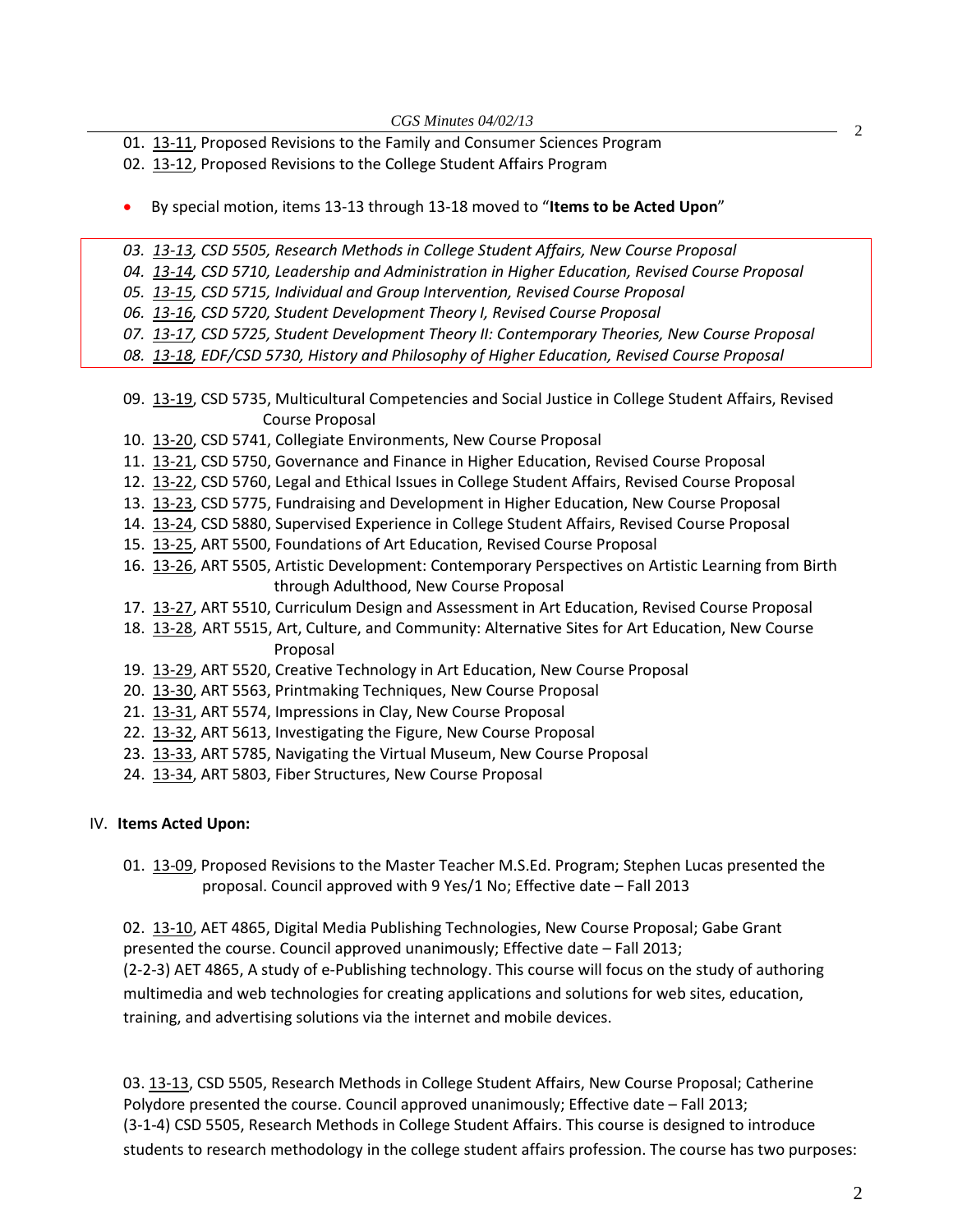3

1) to develop informed consumers about research and 2) to develop in students an appreciation of research and its application in college student affairs. Lab includes a series of statistical exercises.

04. [13-14,](http://castle.eiu.edu/~eiucgs/currentagendaitems/agenda13-14.pdf) CSD 5710, Leadership and Administration in Higher Education, Revised Course Proposal; Richard Roberts presented the course. Council approved unanimously; Effective date – Fall 2013; (3-0-3) CSD 5710, Leadership and Administration in Higher Education. This course is designed to provide graduate students in college student affairs with a working knowledge of Leadership and Administration in Higher Education. The intent of the course will be to study leadership strategies in higher education with a focus on staff development, management techniques, administrative principles and evaluation strategies.

05[. 13-15,](http://castle.eiu.edu/~eiucgs/currentagendaitems/agenda13-15.pdf) CSD 5715, Individual and Group Intervention, Revised Course Proposal; Richard Roberts presented the course. Council approved unanimously; Effective date – Fall 2013; (3-0-3) CSD 5715, Individual and Group Intervention. This course is designed to provide graduate students in college student affairs with the knowledge and experiences that relate to providing counseling, advising support, direction, feedback, referral, and guidance to individuals and groups. Students will have the opportunity to study the various theorists and to apply their theories to facilitate positive change through reading, self-reflection, classroom exercises, role-plays, group processes and observation. In addition, students will learn and practice skills involved in helping relationships.

06[. 13-16,](http://castle.eiu.edu/~eiucgs/currentagendaitems/agenda13-16.pdf) CSD 5720, Student Development Theory I, Revised Course Proposal; Richard Roberts presented the course. Council approved unanimously; Effective date – Fall 2013;

(3-0-3) CSD 5720, Student Development Theory I. This course is designed to provide graduate students in college student affairs with a working knowledge of the concepts that form the major and emerging theories of college student development. Students will have the opportunity to study the various theorists and to apply their theories to the field through class discussion, papers, and other special projects. In addition, a model for the development of reflective judgment will be considered along with its implications for professionals in the area of college student development. In addition, students will become familiar with a variety of uses for technology both in their coursework and in their profession.

07[. 13-17,](http://castle.eiu.edu/~eiucgs/currentagendaitems/agenda13-17.pdf) CSD 5725, Student Development Theory II, Contemporary Theories, New Course Proposal; Lou Hencken presented the course. Council approved unanimously; Effective date – Spring 2014; (3-0-3) CSD 5725, Student Development Theory II, Contemporary Theories. This advanced course in student development theory is designed to acquaint future student affairs professionals with a broader range of theory than the foundation theories studied in the introductory course. Special focus will be directed toward understanding the implications of these models for the policies and practices of education in general and student affairs in particular. The major purpose of the course is to provide students with an in-depth review of contemporary student development theories, an opportunity to apply, analyze, synthesize, and evaluate current and emerging theories in a seminar format in preparation for significant roles of leadership working with college students.

08[. 13-18,](http://castle.eiu.edu/~eiucgs/currentagendaitems/agenda13-18.pdf) EDF/CSD 5730, History and Philosophy of Higher Education, Revised Course Proposal; Dianne Timm presented the course. Council approved unanimously; Effective date – Spring 2014; (3-0-3) EDF/CSD 5730, History and Philosophy of Higher Education. This course is designed to acquaint students with the evolution of higher education primarily in the United States. Special attention will be given to forces that have shaped its development including the history of critical philosophical debates and issues about the nature and role of higher education.